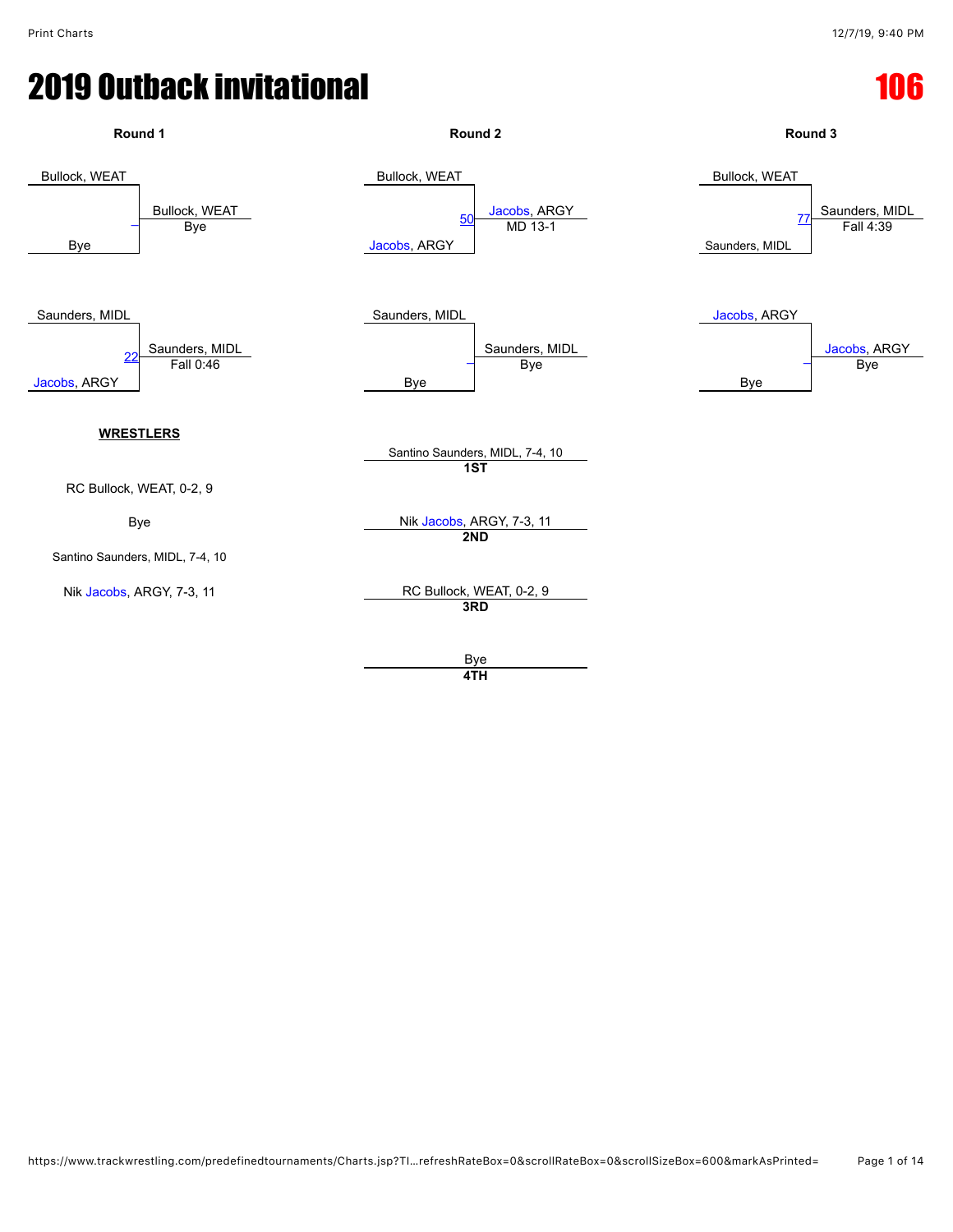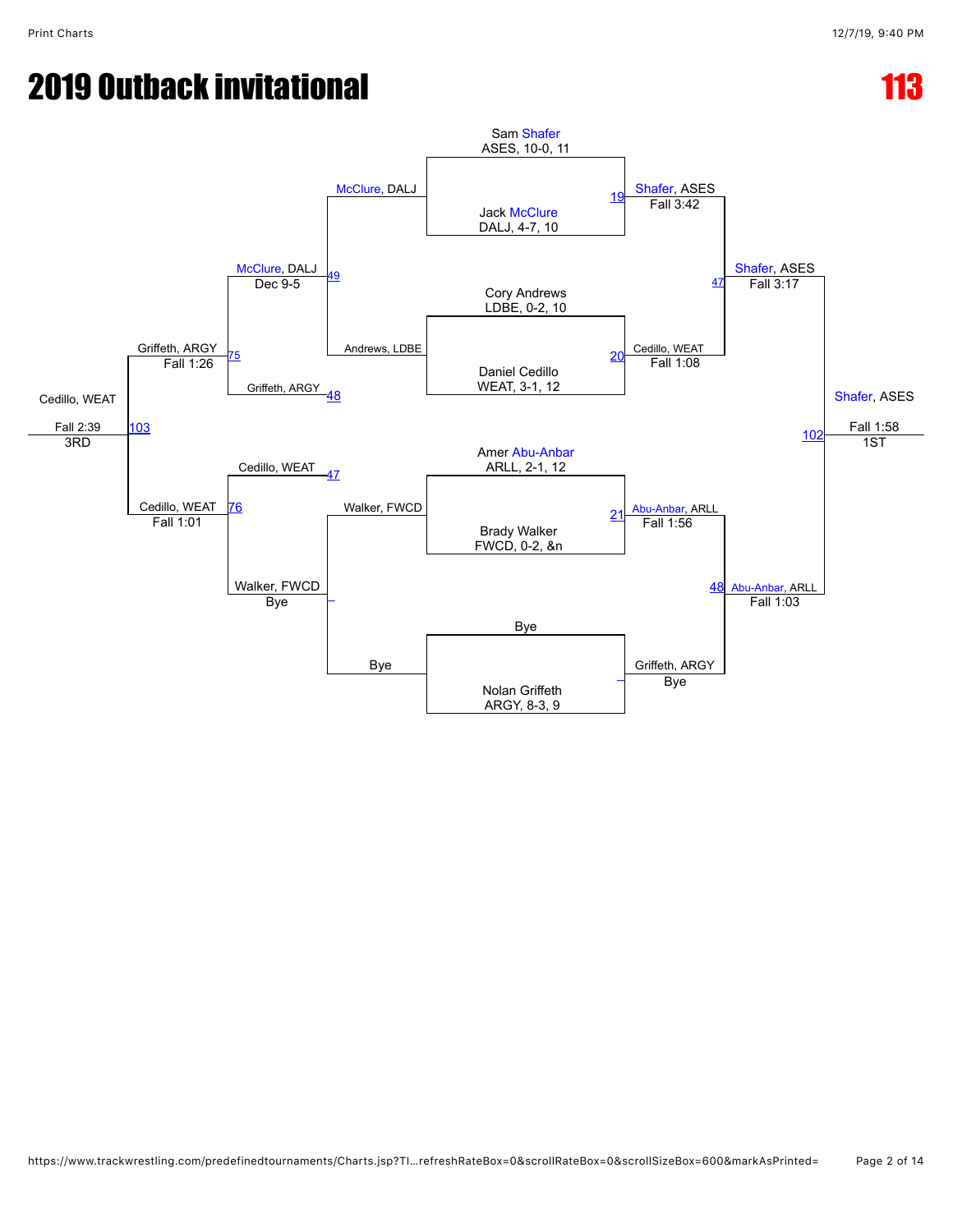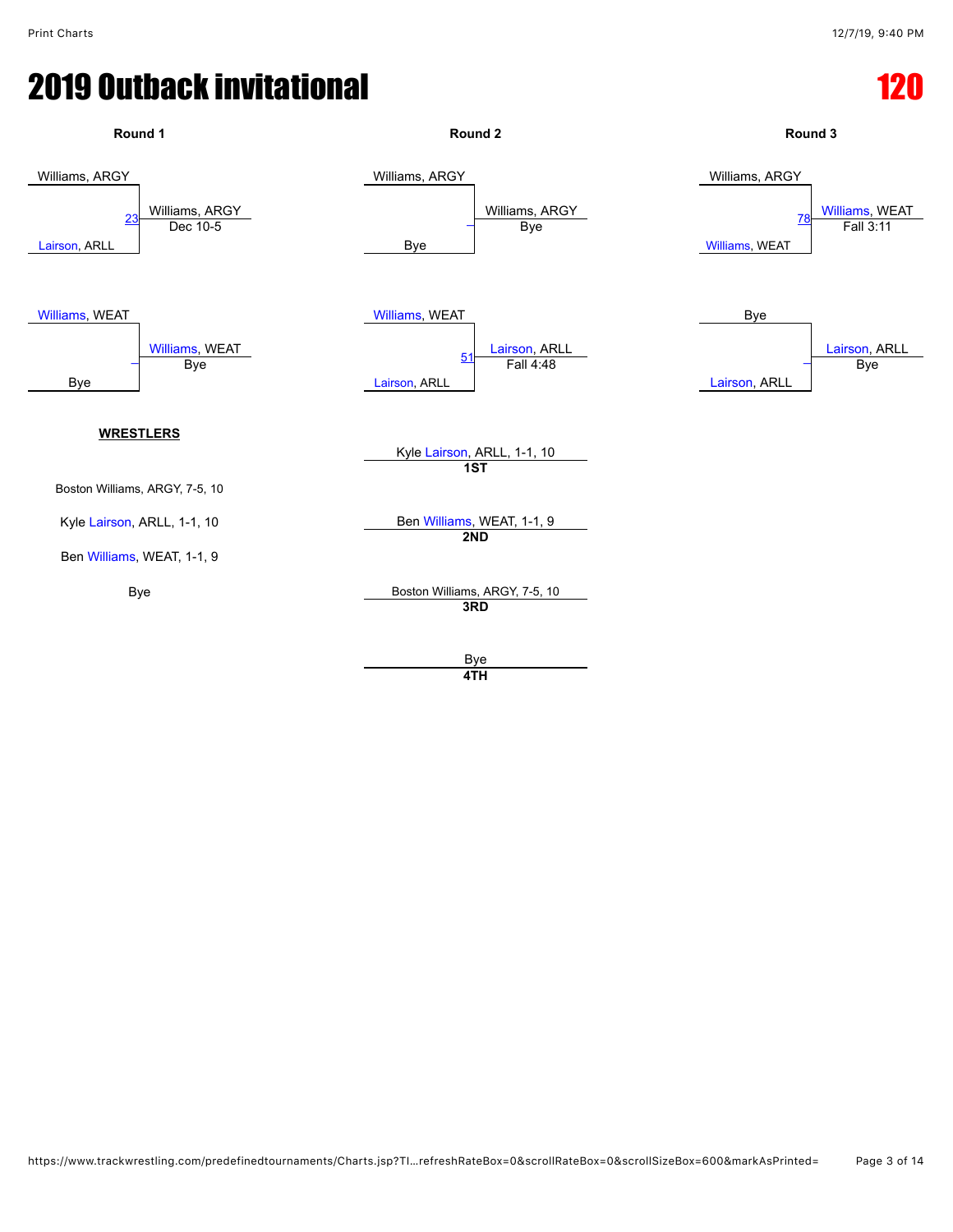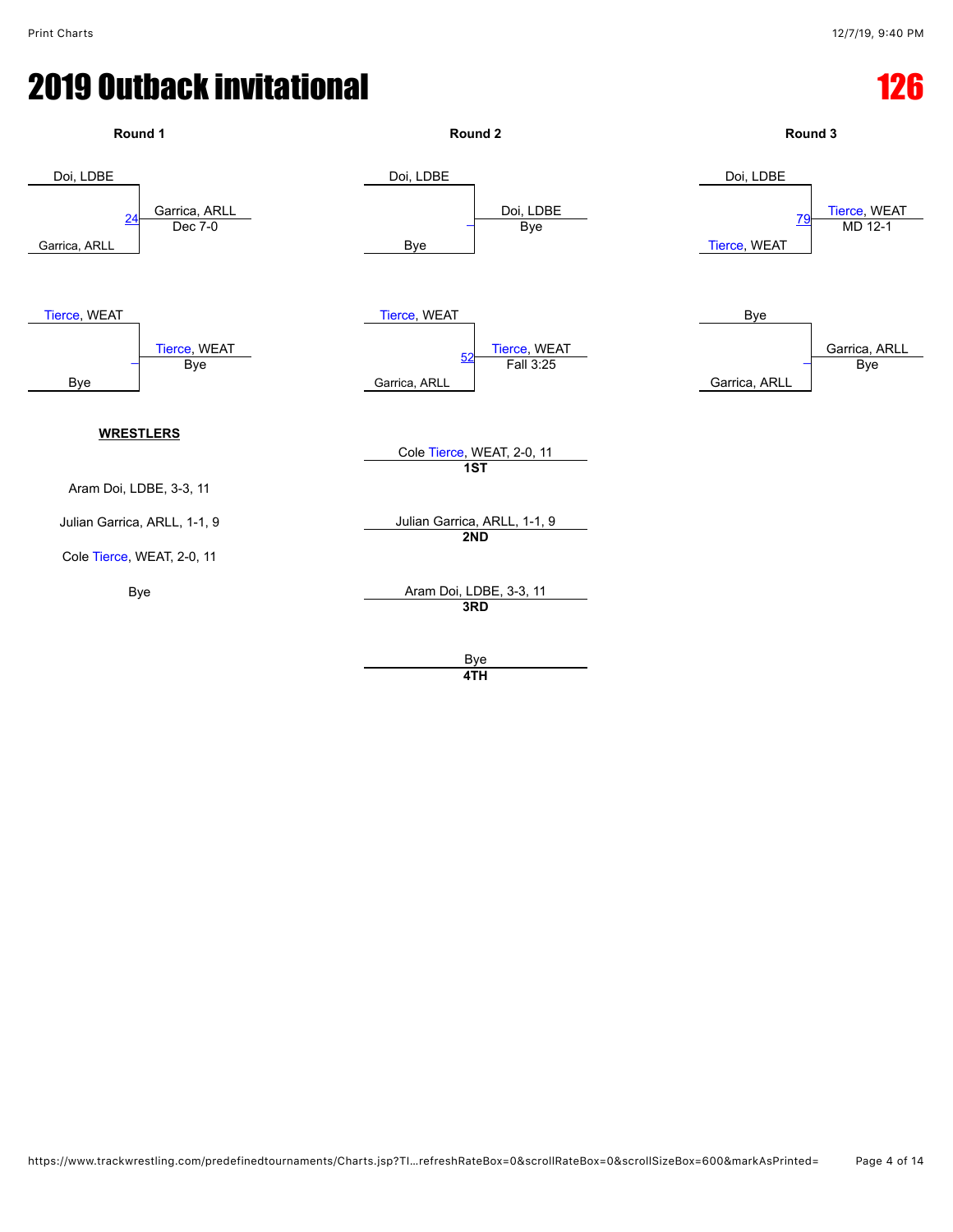



| $0$ well, $11001$<br>Powell, ARGY<br>Fall $0.28$<br>Montemayor, DALJ                |
|-------------------------------------------------------------------------------------|
| Woodward, WEAT<br>Woodward, WEAT<br>Fall 0:51                                       |
| 3.<br>Shackelfor, FWCD                                                              |
| Woodward, WEAT<br>Woodward, WEAT<br>Fall 1:39<br>59<br>Montemayor, DALJ             |
| <b>Powell, ARGY</b><br>Powell, ARGY<br>86<br>MD 14-0<br>Shackelfor, FWCD            |
| Montemayor, DALJ<br><b>Shackelfor, FWCD</b><br>106<br>Fall 3:25<br>Shackelfor, FWCD |

[Powell,](javascript:viewProfile(46385076)) ARGY

Nick [Thompson](javascript:viewProfile(1611302096)), ASES, 11-4, 12 **1ST** Gavin [Fisher,](javascript:viewProfile(377545132)) MIDL, 8-7, 12 **2ND** Hudson [Powell,](javascript:viewProfile(46385076)) ARGY, 7-6, 12

**WRESTLERS** Mason Woodward, WEAT, 5-0, 11 Aidan [Shackelford](javascript:viewProfile(138023135)), FWCD, 2-6, 10 Nick [Thompson](javascript:viewProfile(1611302096)), ASES, 11-4, 12 Mason Woodward, WEAT, 5-0, 11<br>
Hudson [Powell,](javascript:viewProfile(46385076)) ARGY, 7-6, 12<br>
Hudson Powell, ARGY, 7-6, 12 Josh [Montemayor](javascript:viewProfile(1173367096)), DALJ, 3-11, 11 Gavin [Fisher,](javascript:viewProfile(377545132)) MIDL, 8-7, 12 **4TH** Aidan [Shackelford](javascript:viewProfile(138023135)), FWCD, 2-6, 10 **5TH** Josh [Montemayor](javascript:viewProfile(1173367096)), DALJ, 3-11, 11 **6TH**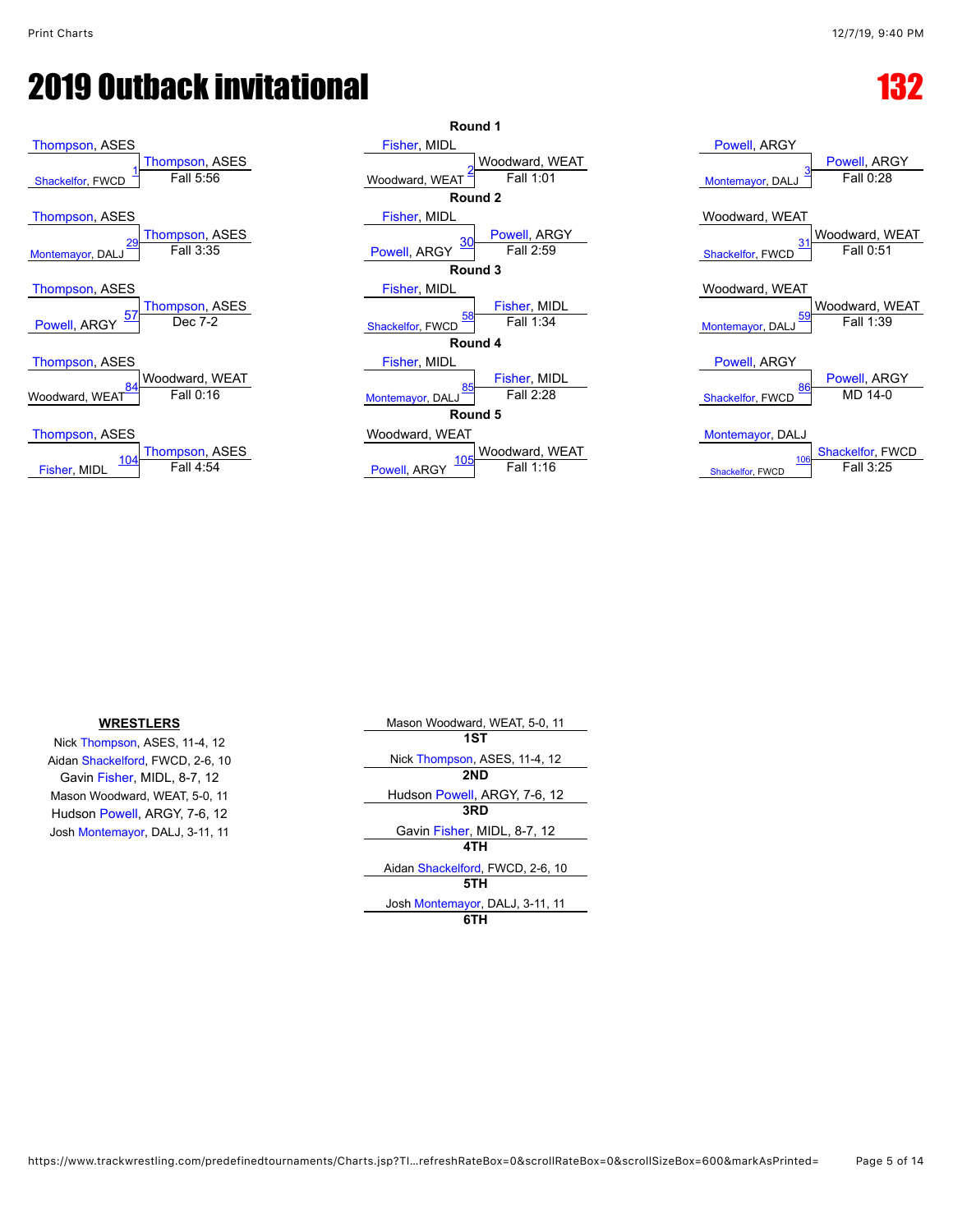





### **WRESTLERS**

Felix [Saunders](javascript:viewProfile(9452076)), MIDL, 12-4, 11 Rogan Crumley, FWCD, 1-4, 10 Colton [Kern,](javascript:viewProfile(21010107)) WEAT, 4-1, 12 Caden [Morse](javascript:viewProfile(73777009)), ARGY, 4-8, 11 Warren [Asire](javascript:viewProfile(628571132)), LDBE, 3-2, 12 Keaton [Ganus](javascript:viewProfile(162174132)), WEAT, 1-4, 10

| Felix Saunders, MIDL, 12-4, 11 |
|--------------------------------|
| 1ST                            |
| Colton Kern, WEAT, 4-1, 12     |
| 2ND                            |
| Warren Asire, LDBE, 3-2, 12    |
| 3RD                            |
| Rogan Crumley, FWCD, 1-4, 10   |
| 4TH                            |
| Caden Morse, ARGY, 4-8, 11     |
| 5TH                            |
| Keaton Ganus, WEAT, 1-4, 10    |
|                                |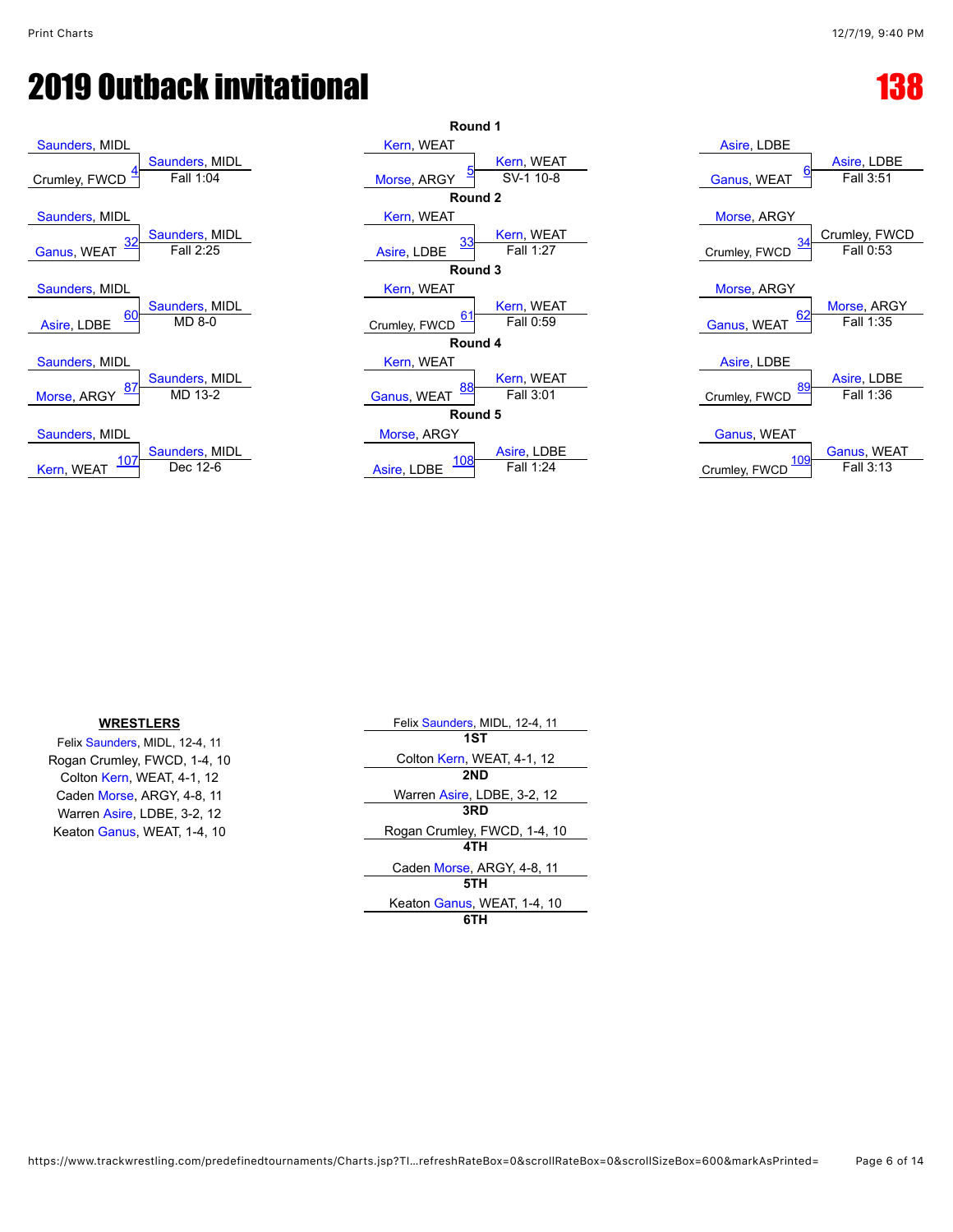



| Laidlaw, LDBE                |                            |
|------------------------------|----------------------------|
| <u>8</u><br>Baum, MIDL       | Laidlaw, LDBE<br>Fall 3:22 |
| Bye                          |                            |
|                              | Serralta, FWCD             |
| Serralta, FWCD               | Bve                        |
| Bye                          |                            |
| Baum, MIDL                   | Baum, MIDL<br>Bye          |
| Laidlaw, LDBE                |                            |
| 91<br>Serralta, FWCD         | Laidlaw, LDBE<br>Fall 0:50 |
|                              |                            |
| Baum, MIDL<br>Corrolto EVICD | Baum, MIDL<br>Fall 0:43    |

| <b>WRESTLERS</b>              | Heath Roth, ARGY, 13-0, 12    |
|-------------------------------|-------------------------------|
| Heath Roth, ARGY, 13-0, 12    | 1ST                           |
| Billy Serralta, FWCD, 0-4, 11 | Kit Sanders, WEAT, 3-1, 12    |
| Kit Sanders, WEAT, 3-1, 12    | 2ND                           |
| Bye                           | Morgan Laidlaw, LDBE, 2-2, 11 |
| Morgan Laidlaw, LDBE, 2-2, 11 | 3RD                           |
| Christop Baum, MIDL, 1-3, 10  | Christop Baum, MIDL, 1-3, 10  |
|                               | 4TH                           |
|                               | Billy Serralta, FWCD, 0-4, 11 |
|                               | 5TH                           |
|                               | Bye                           |
|                               | 6TH                           |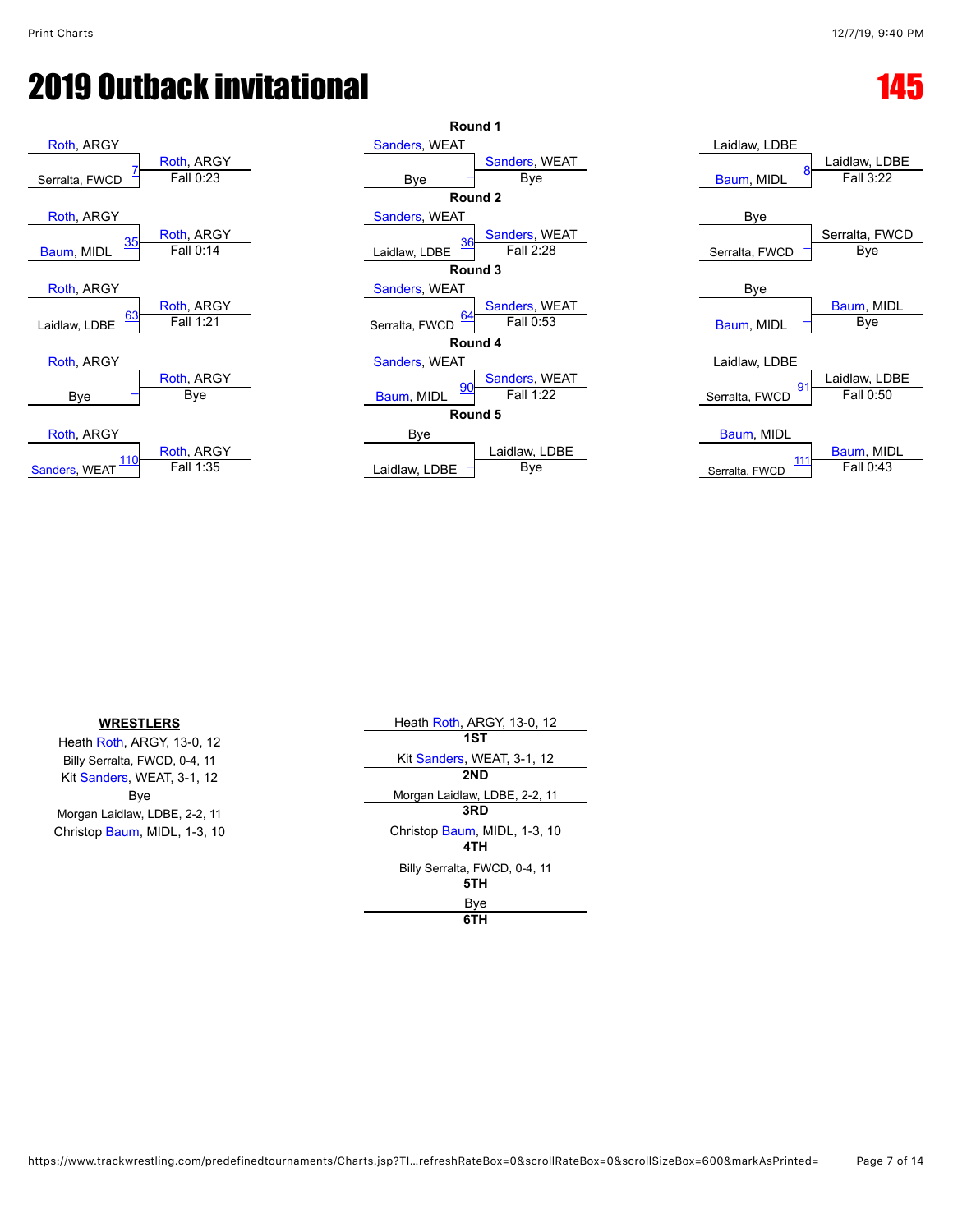

Ben [Briscoe](javascript:viewProfile(1008321132)), FWCD, 0-5, 9 **4TH**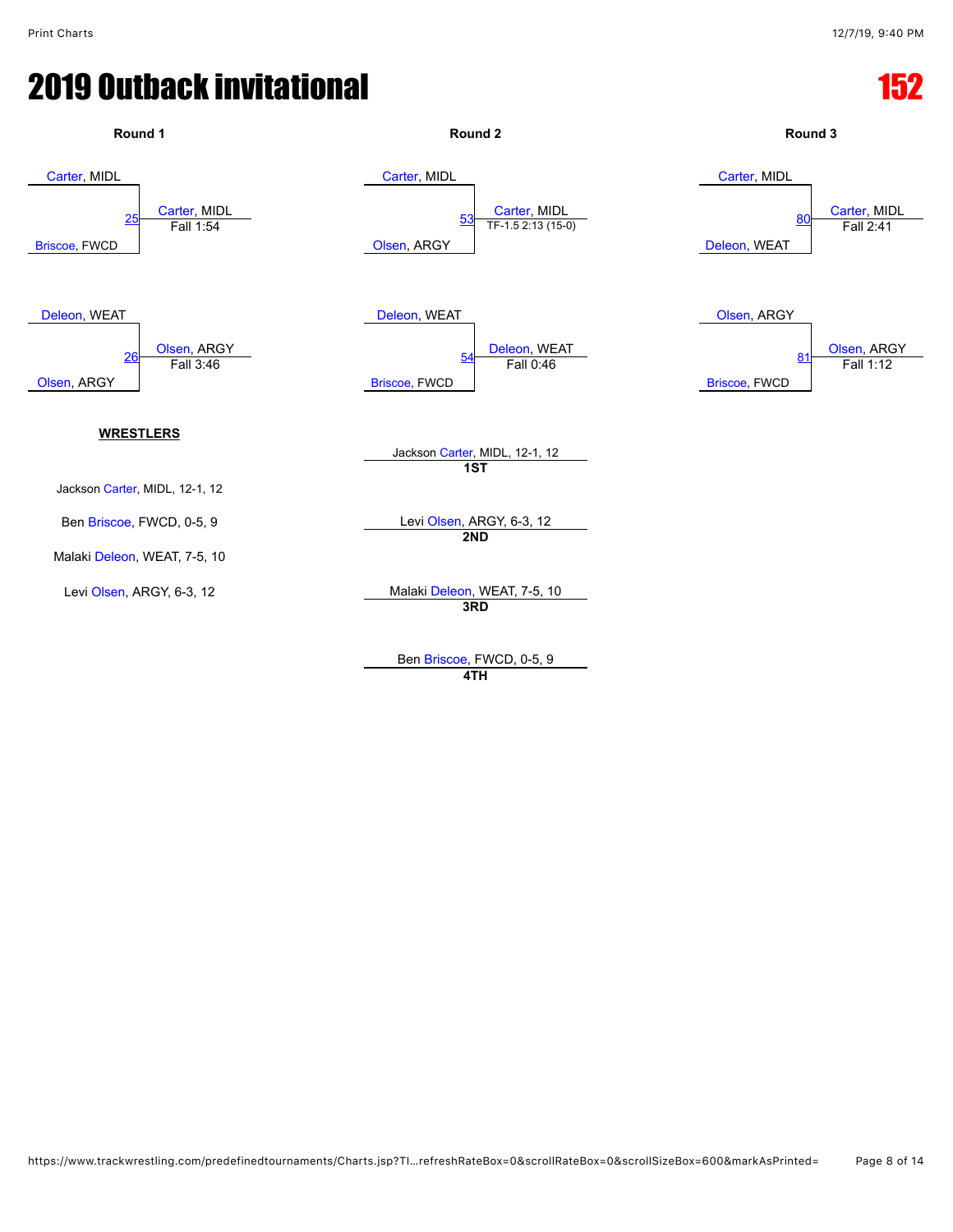### **2019 Outback invitational 160 and 160 and 160 and 160 and 160 and 160 and 160 and 160 and 160 and 160 and 160**

![](_page_8_Figure_3.jpeg)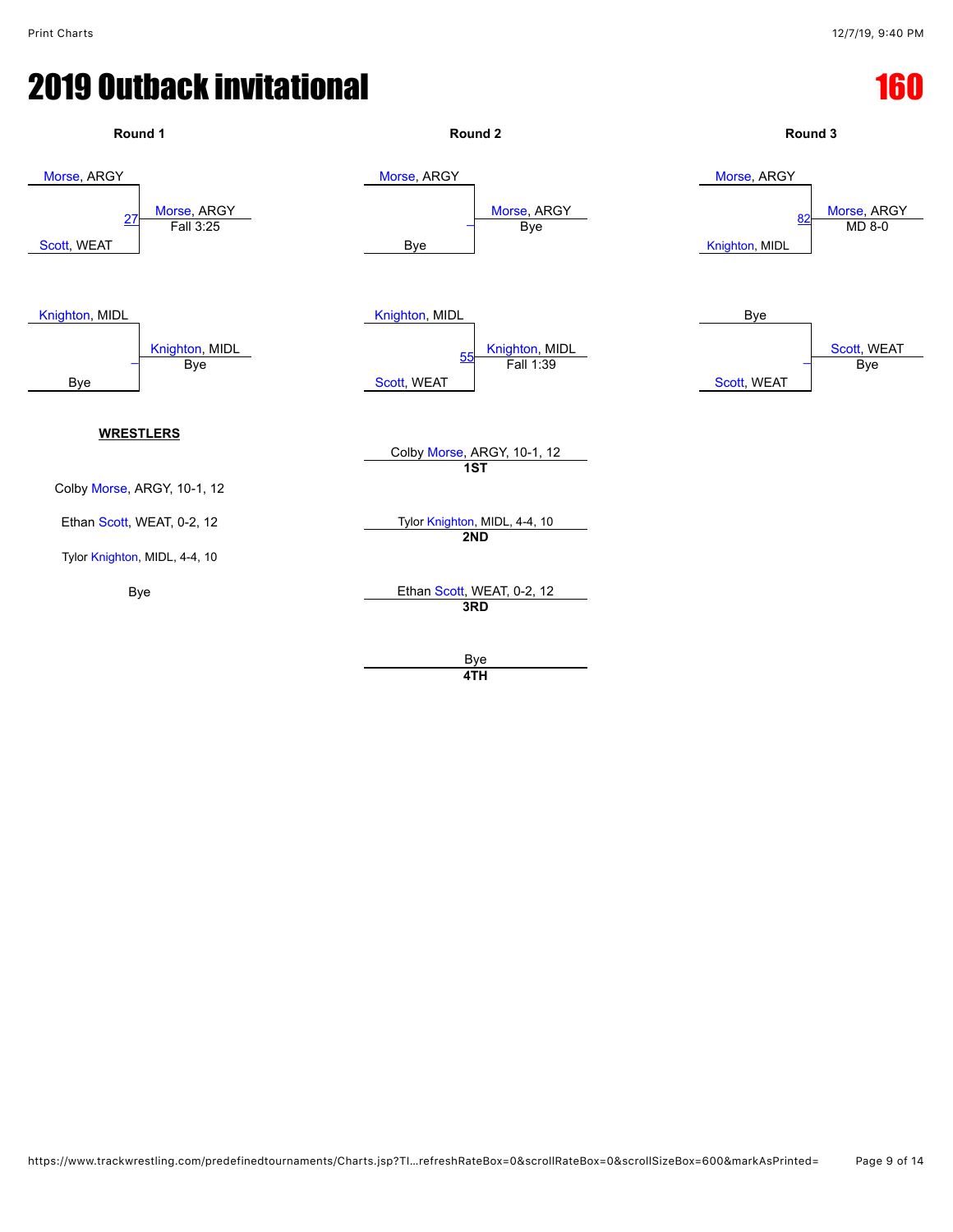![](_page_9_Figure_4.jpeg)

![](_page_9_Figure_5.jpeg)

| ONiel, FWCD            |                  |
|------------------------|------------------|
| 11                     | Miller-whi, LDBE |
| Miller-whi, LDBE       | Fall 0:32        |
| Black, MIDL            |                  |
| 39                     | Black, MIDL      |
| <b>Theadford, ARLL</b> | Dec 5-2          |
| Black, MIDL            |                  |
| 67                     | Black, MIDL      |
| Miller-whi, LDBE       | Fall 3:40        |
| ONiel, FWCD            |                  |
| <u>94</u>              | Theadford, ARLL  |
| <b>Theadford, ARLL</b> | Fall 1:24        |
| Miller-whi, LDBE       |                  |
| 114                    | Miller-whi, LDBE |
| <b>Theadford, ARLL</b> | Dec 5-3          |

### **WRESTLERS**

Asa [Ward,](javascript:viewProfile(73086009)) ARGY, 6-7, 10 Keeno [Theadford,](javascript:viewProfile(616246132)) ARLL, 2-3, 12 Jacob [DeLeon,](javascript:viewProfile(324264009)) WEAT, 9-3, 12 Connor Black, MIDL, 6-7, 12 Grant ONiel, FWCD, 0-5, &n Tyre Miller-whitf, LDBE, 3-2, 12

| Jacob DeLeon, WEAT, 9-3, 12      |
|----------------------------------|
| 1ST                              |
| Connor Black, MIDL, 6-7, 12      |
| 2ND                              |
| Tyre Miller-whitf, LDBE, 3-2, 12 |
| 3RD                              |
| Keeno Theadford, ARLL, 2-3, 12   |
| 4TH                              |
| Asa Ward, ARGY, 6-7, 10          |
| 5TH                              |
| Grant ONiel, FWCD, 0-5, &n       |
| 6TH                              |
|                                  |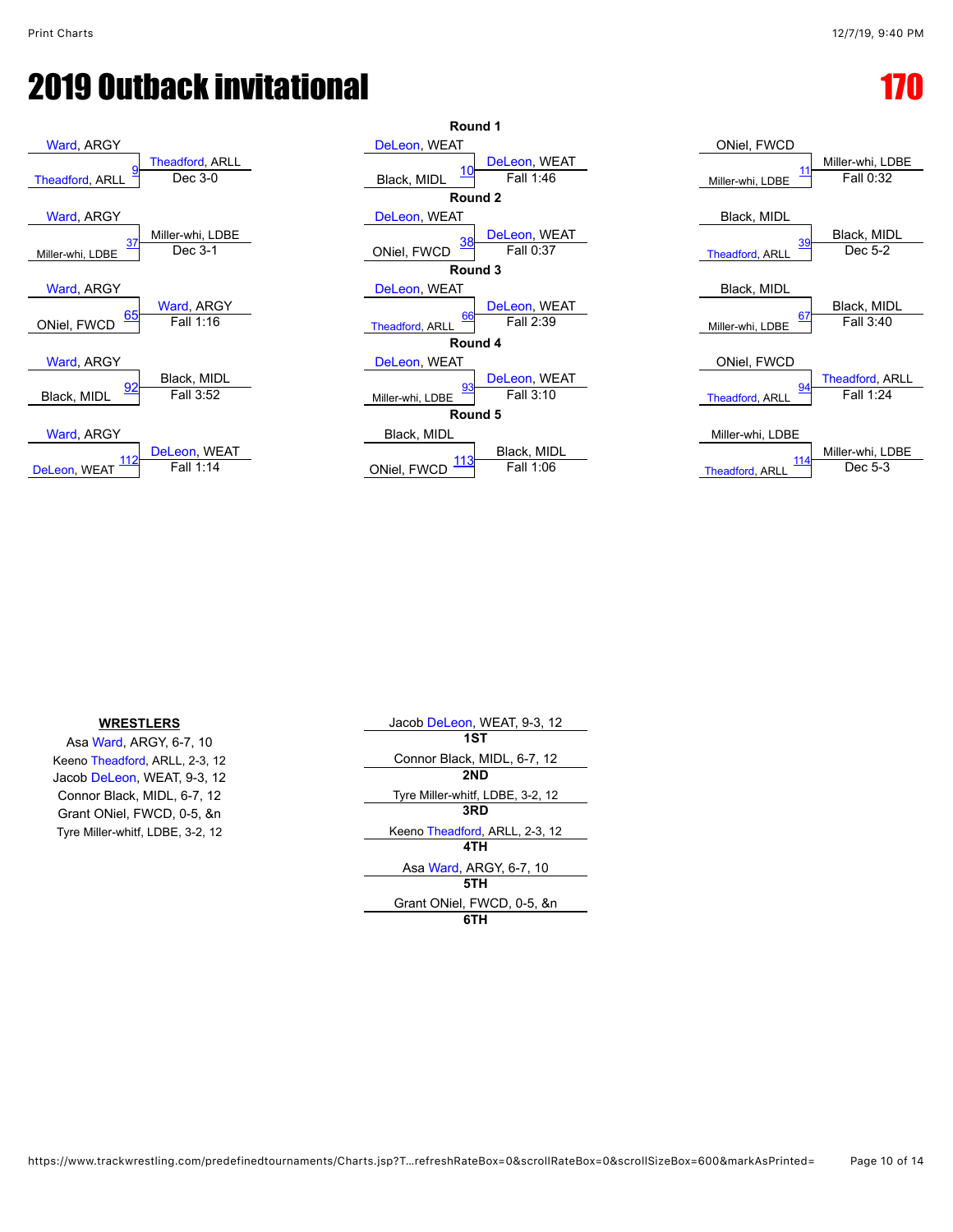![](_page_10_Figure_3.jpeg)

![](_page_10_Figure_4.jpeg)

![](_page_10_Figure_5.jpeg)

| Matthew McDougall, WEAT, 4-0, 12 |
|----------------------------------|
| 1ST                              |
| Keaton Jones, ARGY, 6-5, 10      |
| 2ND                              |
| Mac Toomey, FWCD, 2-2, 10        |
| 3RD                              |
| Chris Reyna, LDBE, 1-3, 12       |
| 4TH                              |
| Micah Everett, MIDL, 1-8, 9      |
| 5TH                              |
| Bye                              |
| 6TH                              |
|                                  |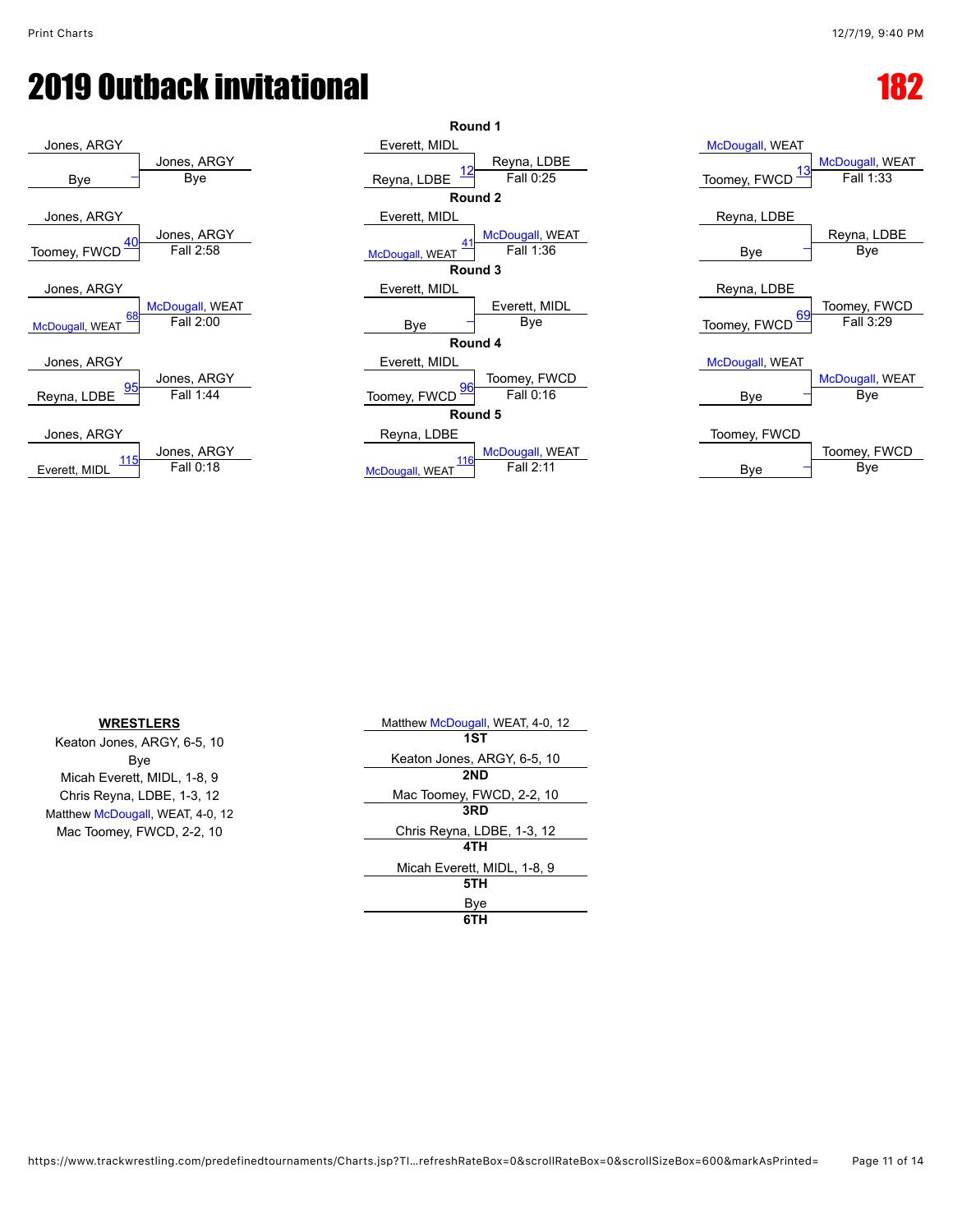![](_page_11_Figure_3.jpeg)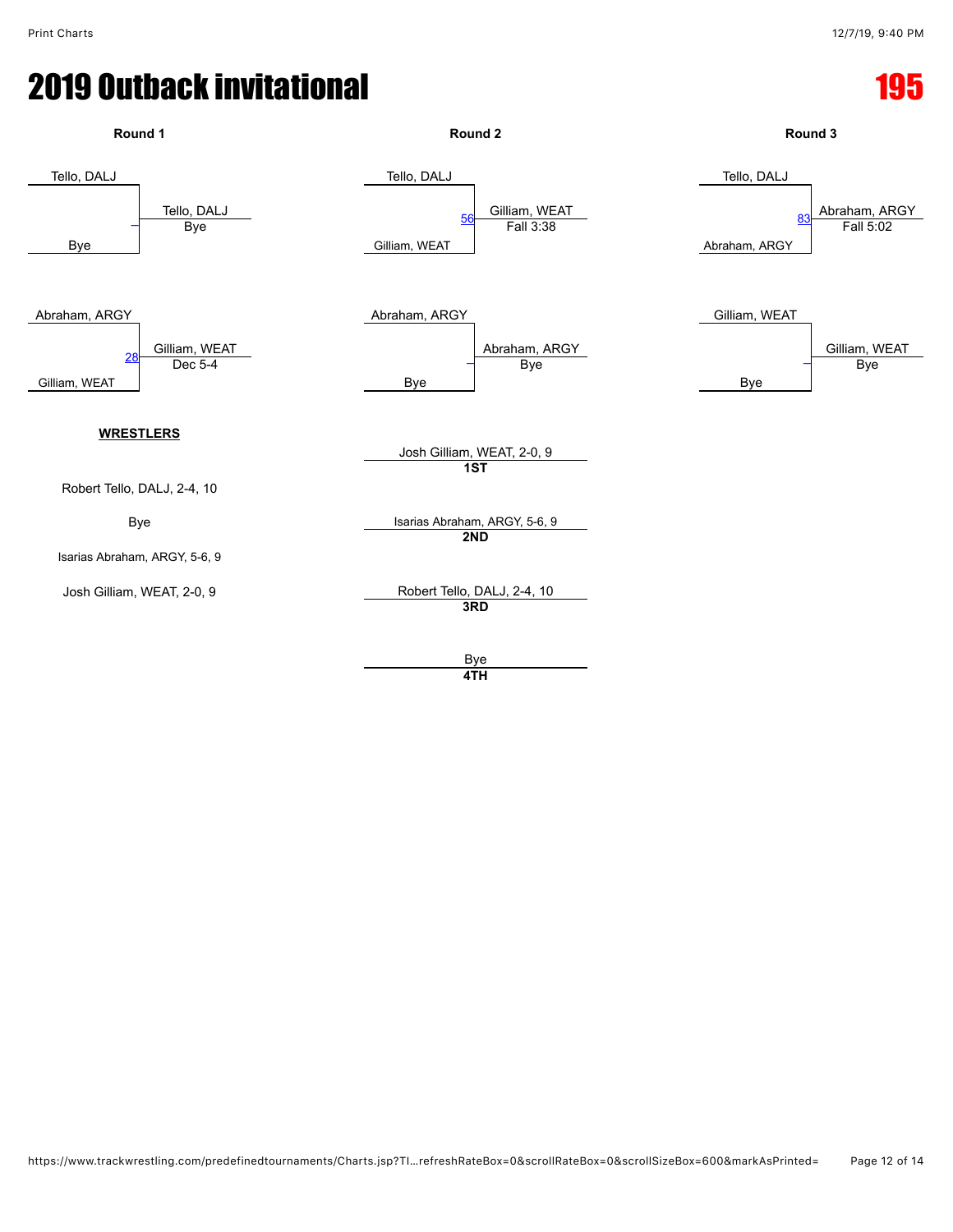![](_page_12_Figure_3.jpeg)

| <b>UIDZCO, FWULL</b>     | ◡                     | Davee ARGT       |
|--------------------------|-----------------------|------------------|
|                          |                       | Б                |
| <b>Williams, WEAT</b>    |                       | McCaslin, WE/    |
|                          | <b>Williams, WEAT</b> |                  |
| 42<br>Hesselgess, MIDL   | Fall 2:49             | Bye              |
|                          |                       | F                |
| <b>Williams, WEAT</b>    |                       | McCaslin, WE/    |
|                          | <b>Williams, WEAT</b> |                  |
| Bye                      | Bye                   | Orozco, FWCD     |
|                          |                       | Б                |
| Williams, WEAT           |                       | McCaslin, WE     |
|                          | <b>Williams, WEAT</b> |                  |
| <u>97</u><br>Davee, ARGY | Dec 6-0               | Hesselgess, MIDL |
|                          |                       | Б                |
| Williams, WEAT           |                       | Davee, ARGY      |
| 117                      | McCaslin, WEAT        |                  |
| McCaslin, WEAT           | SV-1 9-7              | Bye              |

|              |                  | Round 1        |                    |               |
|--------------|------------------|----------------|--------------------|---------------|
|              | McCaslin, WEAT   |                | Bye                |               |
| iams, WEAT   |                  | McCaslin, WEAT |                    | Hesselgess, N |
| DQ           | Davee, ARGY      | Fall 1:34      | Hesselgess, MIDL   | Bye           |
|              |                  | Round 2        |                    |               |
|              | McCaslin, WEAT   |                | Davee, ARGY        |               |
| iams, WEAT   |                  | McCaslin, WEAT |                    | Orozco, FW    |
| Fall 2:49    | Bye              | Bye            | 43<br>Orozco, FWCD | Fall 0:43     |
|              |                  | Round 3        |                    |               |
|              | McCaslin, WEAT   |                | Davee, ARGY        |               |
| iams, WEAT   |                  | McCaslin, WEAT |                    | Hesselgess, M |
| Bye          | Orozco, FWCD     | Fall 4:19      | Hesselgess, MIDL   | Fall 5:34     |
|              |                  | Round 4        |                    |               |
|              | McCaslin, WEAT   |                | Bye                |               |
| iams, WEAT   | 98               | McCaslin, WEAT |                    | Orozco, FW    |
| Dec 6-0      | Hesselgess, MIDL | Fall 0:20      | Orozco, FWCD       | Bye           |
|              |                  | Round 5        |                    |               |
|              | Davee, ARGY      |                | Hesselgess, MIDL   |               |
| ≿aslin, WEAT |                  | Davee, ARGY    | 118                | Orozco, FW    |
| SV-1 9-7     | Bye              | Bye            | Orozco, FWCD       | Fall $0:42$   |
|              |                  |                |                    |               |

![](_page_12_Figure_6.jpeg)

| <b>WRESTLERS</b>                   | Jesse McCaslin, WEAT, 4-0, 10      |
|------------------------------------|------------------------------------|
| Bradden Williams, WEAT, 3-1, 10    | 1ST                                |
| Alex Orozco, FWCD, 2-2, 12         | Bradden Williams, WEAT, 3-1, 10    |
| Jesse McCaslin, WEAT, 4-0, 10      | 2ND                                |
| Clayton Davee, ARGY, 3-8, 9        | Alex Orozco, FWCD, 2-2, 12         |
| Bye                                | 3RD                                |
| Daniel Hesselgesser, MIDL, 1-3, 10 | Daniel Hesselgesser, MIDL, 1-3, 10 |
|                                    | 4TH                                |
|                                    | Clayton Davee, ARGY, 3-8, 9        |
|                                    | 5TH                                |
|                                    | Bye                                |

| Bradden Williams, WEAT, 3-1, 10    |
|------------------------------------|
| 2ND                                |
| Alex Orozco, FWCD, 2-2, 12         |
| 3RD                                |
| Daniel Hesselgesser, MIDL, 1-3, 10 |
| 4TH                                |
| Clayton Davee, ARGY, 3-8, 9        |
| 5TH                                |
| Bve                                |